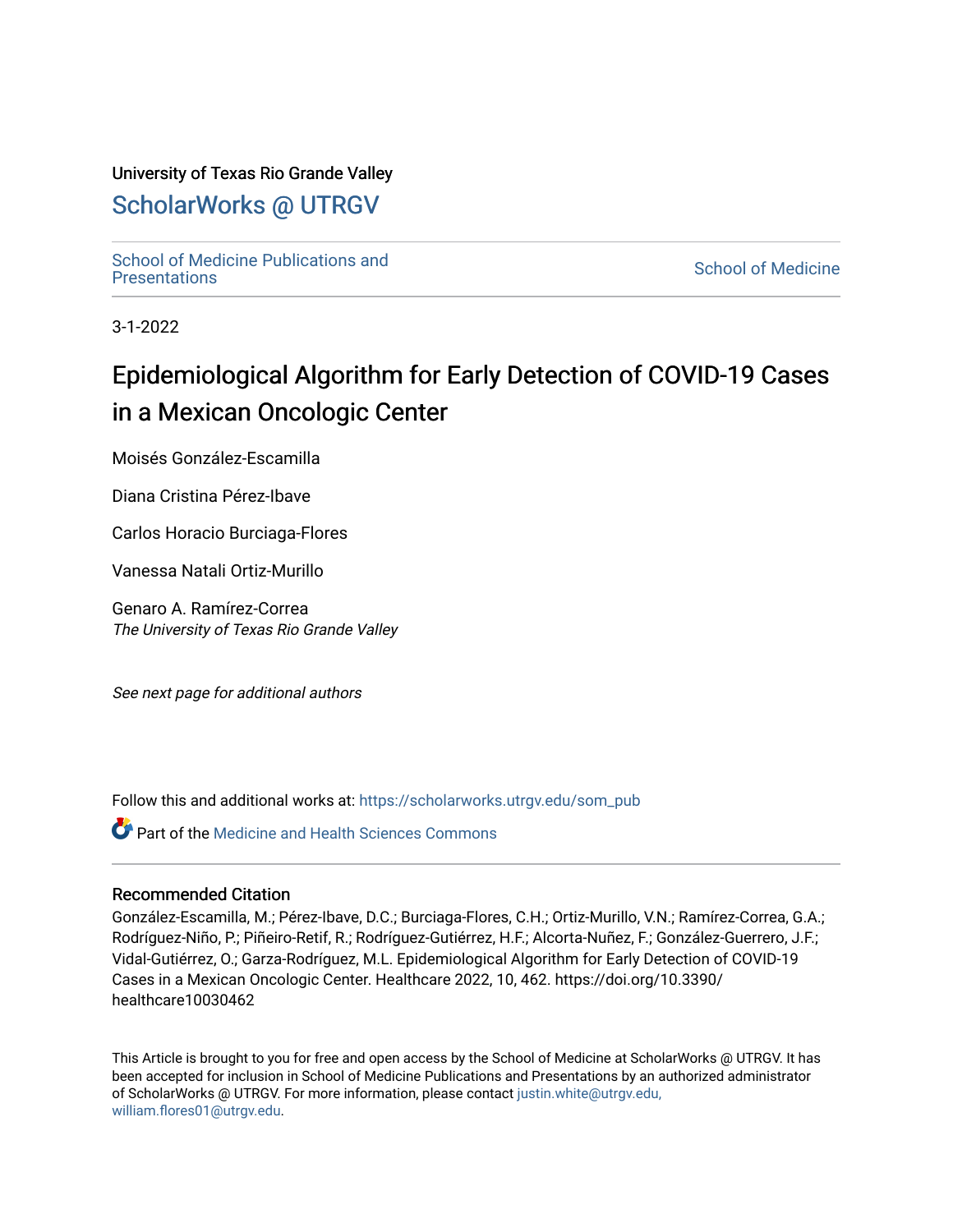## Authors

Moisés González-Escamilla, Diana Cristina Pérez-Ibave, Carlos Horacio Burciaga-Flores, Vanessa Natali Ortiz-Murillo, Genaro A. Ramírez-Correa, Patricia Rodríguez-Niño, Rafael Piñeiro-Retif, Hazyadee Frecia Rodríguez-Gutiérrez, and Fernando Alcorta-Nuñez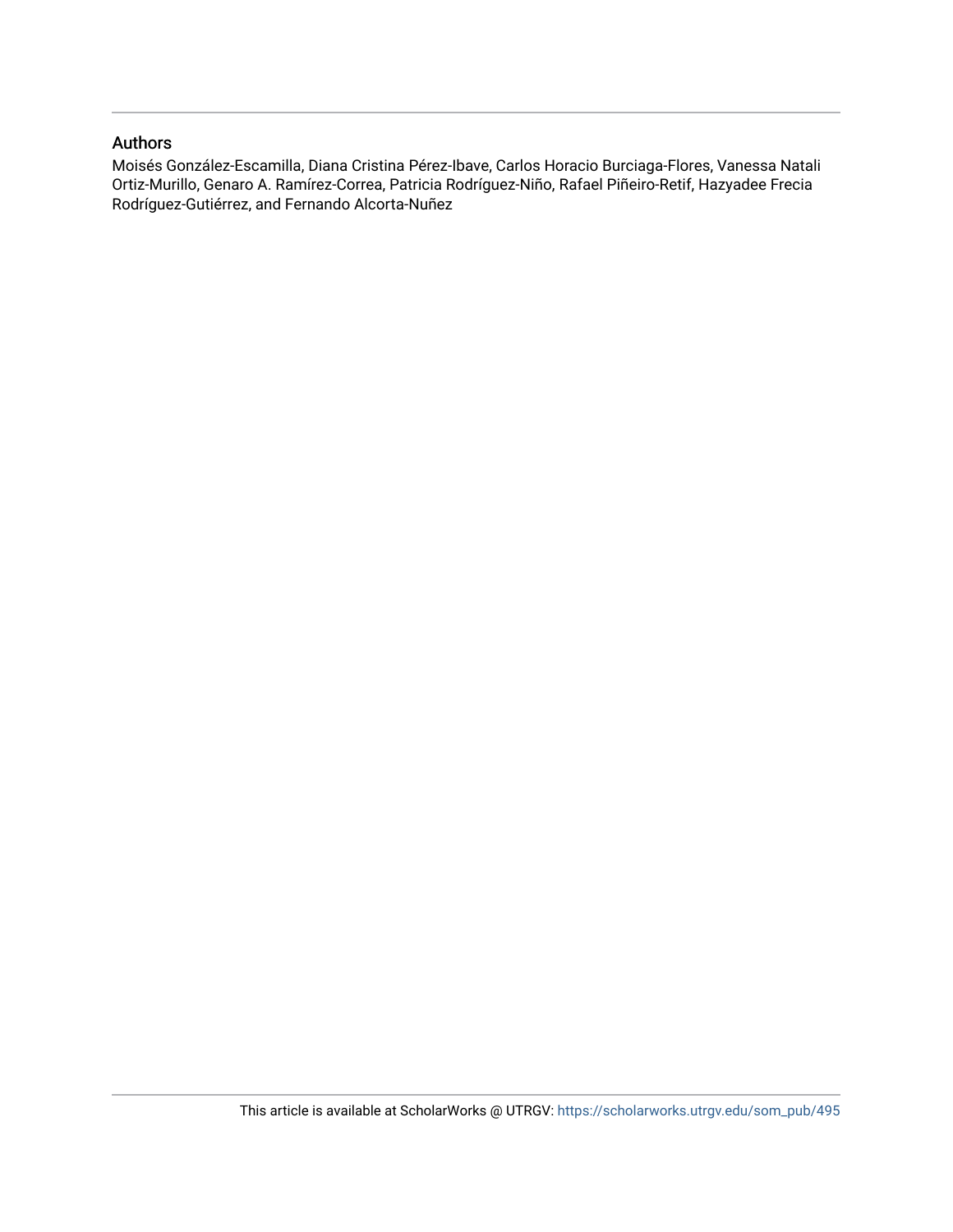



# *Article* **Epidemiological Algorithm for Early Detection of COVID-19 Cases in a Mexican Oncologic Center**

**Moisés González-Escamilla <sup>1</sup> , Diana Cristina Pérez-Ibave <sup>1</sup> , Carlos Horacio Burciaga-Flores <sup>1</sup> , Vanessa Natali Ortiz-Murillo <sup>2</sup> , Genaro A. Ramírez-Correa 3,4, Patricia Rodríguez-Niño <sup>1</sup> , Rafael Piñeiro-Retif <sup>1</sup> , Hazyadee Frecia Rodríguez-Gutiérrez <sup>1</sup> [,](https://orcid.org/0000-0001-5764-4243) Fernando Alcorta-Nuñez <sup>1</sup> , Juan Francisco González-Guerrero <sup>1</sup> , Oscar Vidal-Gutiérrez <sup>1</sup> and María Lourdes Garza-Rodríguez 1,3,[\\*](https://orcid.org/0000-0001-7096-2713)**

- <sup>1</sup> Centro Universitario Contra el Cáncer, Universidad Autónoma de Nuevo León, Hospital Universitario "Dr. José Eleuterio González", Av. Francisco I. Madero S/N, Mitras Centro, Monterrey 64460, Mexico; drmoisesgzz87@gmail.com (M.G.-E.); dperezi@uanl.edu.mx (D.C.P.-I.); carlos.hburciaga@gmail.com (C.H.B.-F.); patriciardzn@hotmail.com (P.R.-N.); rpineiror@uanl.edu.mx (R.P.-R.); hazyadee@gmail.com (H.F.R.-G.); fernando.alcortanz@gmail.com (F.A.-N.); juan.gonzalezgrr@uanl.edu.mx (J.F.G.-G.); oscar.vidalgtz@uanl.edu.mx (O.V.-G.)
	- <sup>2</sup> Facultad de Medicina, Universidad Autónoma de Nuevo León, Av. Francisco I. Madero S/N, Mitras Centro Monterrey, Monterrey 64460, Mexico; vanessa.ortizmu@uanl.edu.mx
- <sup>3</sup> Department of Molecular Science, The University of Texas Rio Grande Valley School of Medicine, McAllen, TX 78504, USA; genaro.ramirezcorrea@utrgv.edu
- <sup>4</sup> Department of Pediatrics, Division of Cardiology, Johns Hopkins University School of Medicine, Baltimore, MD 21205, USA
- **\*** Correspondence: maria.garzarg@uanl.edu.mx; Tel.: +52-811-801-4350

**Abstract:** An early detection tool for latent COVID-19 infections in oncology staff and patients is essential to prevent outbreaks in a cancer center. (1) Background: In this study, we developed and implemented two early detection tools for the radiotherapy area to identify COVID-19 cases opportunely. (2) Methods: Staff and patients answered a questionnaire (electronic and paper surveys, respectively) with clinical and epidemiological information. The data were collected through two online survey tools: Real-Time Tracking (R-Track) and Summary of Factors (S-Facts). Cut-off values were established according to the algorithm models. SARS-CoV-2 qRT-PCR tests confirmed the positive algorithms individuals. (3) Results: Oncology staff members ( $n = 142$ ) were tested, and  $14\%$  ( $n = 20$ ) were positives for the R-Track algorithm; 75% (*n* = 15) were qRT-PCR positive. The S-Facts Algorithm identified 7.75% (*n* = 11) positive oncology staff members, and 81.82% (*n* = 9) were qRT-PCR positive. Oncology patients (*n* = 369) were evaluated, and 1.36% ( $n = 5$ ) were positive for the Algorithm used. The five patients (100%) were confirmed by qRT-PCR. (4) Conclusions: The proposed early detection tools have proved to be a low-cost and efficient tool in a country where qRT-PCR tests and vaccines are insufficient for the population.

**Keywords:** COVID-19; SARS-CoV-2; prevention; electronic early detection tools

### **1. Introduction**

The outbreak of the coronavirus disease 2019 (COVID-19) was declared a pandemic on 11 March 2020 by the World Health Organization (WHO) [\[1\]](#page-12-0). The new coronavirus (SARS-CoV-2) can infect people of all ages. However, older people and individuals with pre-existing medical conditions (such as cancer, asthma, diabetes, obesity, hypertension, and heart disease) appear more vulnerable to becoming seriously ill. COVID-19 has a mortality rate >8% in people older than 70 years [\[2](#page-12-1)[,3\]](#page-12-2).

Oncologic patients are at higher risk of severe COVID-19 infection and worse prognosis than non-cancer patients [\[2\]](#page-12-1). Some systematic reviews concluded an increased risk of severe COVID-19 in oncologic patients due to associated co-morbidities linked to cancer [\[4\]](#page-12-3).

The clinical diagnosis of COVID-19 is based mainly on epidemiological history and clinical manifestations. However, the clinical symptoms and signs of patients infected



**Citation:** González-Escamilla, M.; Pérez-Ibave, D.C.; Burciaga-Flores, C.H.; Ortiz-Murillo, V.N.; Ramírez-Correa, G.A.; Rodríguez-Niño, P.; Piñeiro-Retif, R.; Rodríguez-Gutiérrez, H.F.; Alcorta-Nuñez, F.; González-Guerrero, J.F.; et al. Epidemiological Algorithm for Early Detection of COVID-19 Cases in a Mexican Oncologic Center. *Healthcare* **2022**, *10*, 462. [https://doi.org/](https://doi.org/10.3390/healthcare10030462) [10.3390/healthcare10030462](https://doi.org/10.3390/healthcare10030462)

Academic Editor: Chung-Yi Li

Received: 14 January 2022 Accepted: 25 February 2022 Published: 1 March 2022

**Publisher's Note:** MDPI stays neutral with regard to jurisdictional claims in published maps and institutional affiliations.



**Copyright:** © 2022 by the authors. Licensee MDPI, Basel, Switzerland. This article is an open access article distributed under the terms and conditions of the Creative Commons Attribution (CC BY) license [\(https://](https://creativecommons.org/licenses/by/4.0/) [creativecommons.org/licenses/by/](https://creativecommons.org/licenses/by/4.0/)  $4.0/$ ).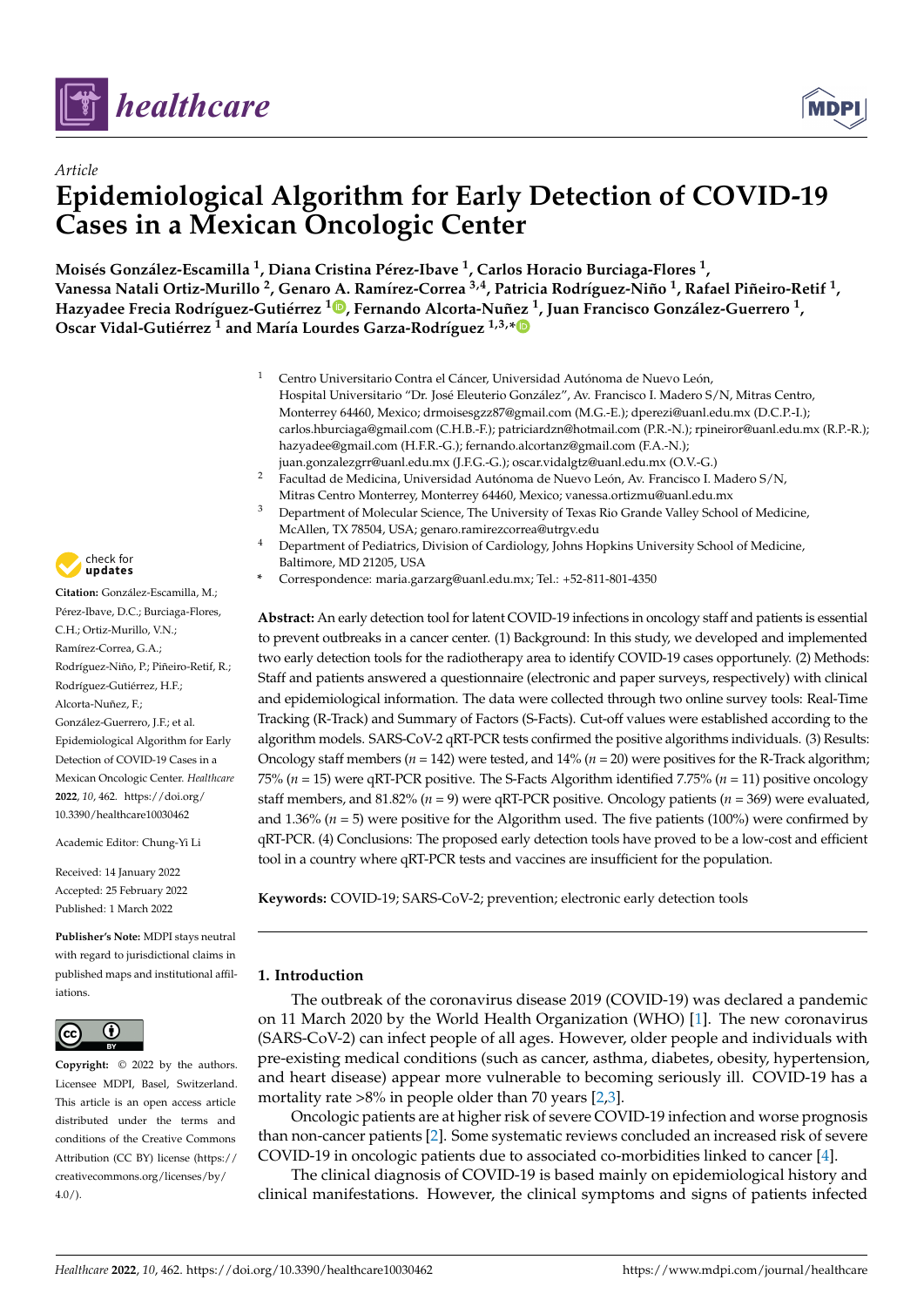with SARS-CoV-2 are highly variable. Therefore, additional tests for detecting the virus are needed, such as qRT-PCR [\[5\]](#page-12-4). Many people have flu-like symptoms onset; However, widespread population testing is not available in developing countries. Thus, it is essential to develop an early detection tool to evaluate symptoms with the most predictive value to identify COVID-19 without molecular testing. The early detection tool implementation is an effort to guide public health recommendations for self-detection, self-isolation, early detection, and preventing the further spread of the disease.

Digital health and information technologies have emerged to support public health policies and offer opportunities to reshape current health care systems, especially in developed countries [\[6](#page-12-5)[,7\]](#page-12-6). They are used for early detection, prevention, and advice for skeletal injuries, chronic orthopedic conditions, smoking, cancer, diabetes, and infectious diseases [\[8–](#page-12-7)[11\]](#page-12-8). Furthermore, digital health and information technologies are helpful for the widespread distribution of information, real-time COVID-19 transmission tracking, virtual venue creation, and telemedicine visits for patients [\[12–](#page-12-9)[18\]](#page-12-10). Digital health and information technologies are helpful in infectious diseases such as HIV, bacterial resistance, and hospital sepsis.

In Mexico, qRT-PCR tests are not available for the entire population. Since the virus began spreading in the country, nearly 2500 Mexican health workers have died from COVID-19, and 188,000 have been infected as of 4 January 2021. Mexico holds the highest mortality rate in patients and medical staff worldwide [\[19\]](#page-12-11). Therefore, digital technologies' early detection tools can be an excellent option for detecting and preventing COVID-19 in our country.

As a cancer center in a developing country that works with high-risk patients, this study aimed to develop and implement two early detection tools that used self-reported COVID-19 symptoms for patients and oncology staff members (O.S.M.) for early diagnosis at low cost. For validation of these two algorithms, we calculated the sensitivity for each detection algorithm for COVID-19 positive cases confirming results by qRT-PCR and immunological test. In addition to this, we implement personal protective equipment, isolation measures, staff training, and sanitary fences for SARS-CoV-2.

#### **2. Materials and Methods**

#### *2.1. Study Population*

We used a total of 142 O.S.M. and 369 patients. We conducted a retrospective research study in the Centro Universitario Contra el Cáncer (C.U.C.C.) of the Universidad Autónoma de Nuevo León (U.A.N.L.) in Monterrey, Nuevo León, México. The work areas of the oncology staff include medical oncology, radiotherapy (R.T.), nursing, molecular biology laboratory, social work, C.U.C.C. Early Cancer Detection Clinic (C.E.C.I.L.), clinical protocols area, and administration. Patients were visited in the Radiotherapy Unit of C.E.C.I.L. This study was conducted following the Declaration of Helsinki. The Institutional Ethics Committee approved the protocol of the University Hospital (ON21-00012). All employees and patients answered a questionnaire with clinical and epidemiological information, and a confirmatory molecular test was applied to those who presented suggestive COVID-19 symptoms.

#### *2.2. O.S.M. Training and Personal Protection Equipment (P.P.E.)*

All O.S.M. were trained to prevent and identify SARS-CoV-2 infection. A face-to-face course was held, keeping a 6 ft. distance. Groups of 10 people received training from a radio-oncologist, a nurse, and two PhDs. The course lasted one hour and aimed to educate oncology staff to identify the most common symptoms for both cancer and non-cancer patients and the period of appearance of symptoms. They also received training to answer an electronic survey with two predictive models for the early detection of probable cases of COVID-19; they were given the correct filling steps, the link, and the Q.R. code to answer the survey. The sanitary fences (isolation) assigned to prevent the transmission of the virus were identified; the importance of handwashing and the use of a face mask were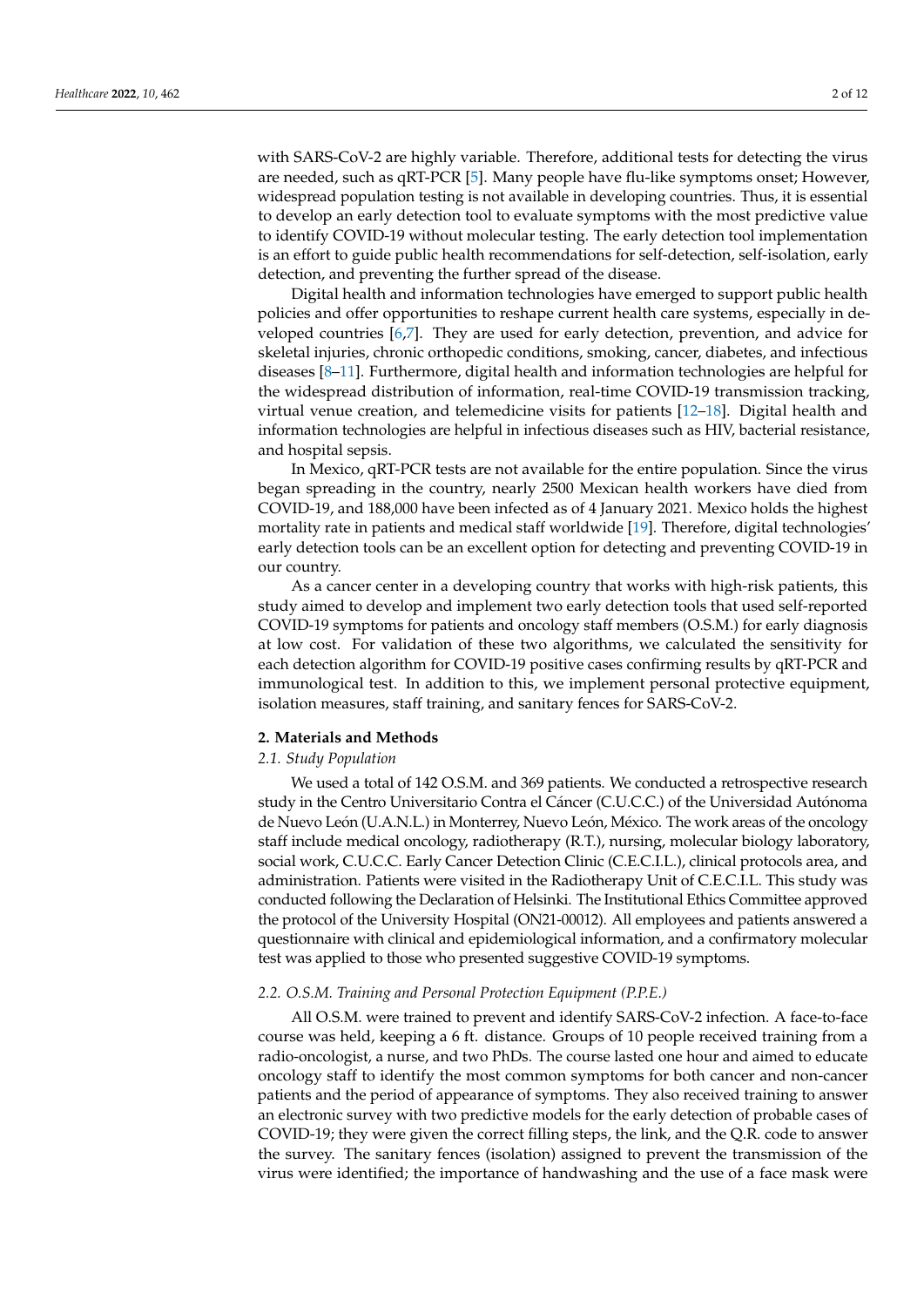explained. The steps for sanitizing areas and how to prepare the cleaning solutions were also described.

Individual safety measures were implemented for all O.S.M., among which the use of P.P.E. (face masks and face shields) was mandatory and provided by the Oncology Center. COVID-19 symptomatic O.S.M. were treated at U.A.N.L. Employee Health Clinic, and severe symptomatic O.S.M. were referred to the COVID-19 U.A.N.L. Hospital.

#### *2.3. Application of Electronic Surveys to O.S.M.*

The O.S.M. was given the "Survey for Personnel-Test Covid 19" from March 2020 to January 2021, with a frequency of 2 electronic surveys per week. Two predictive algorithm models were used: Real-Time Tracking (R-Track) and Summation of Factors (S-Facts). The surveys were applied through mobile devices to monitor symptoms in the staff and detect potential COVID-19 cases before entry to the work area. Employee's positives for the algorithms were confirmed by qRT-PCR. In addition to the algorithm, epidemiological variables, nonspecific (general) symptoms, co-morbidities, and risk factors were documented. We also include questions to trace O.S.M.'s close contact with COVID-19 positive individuals, such as family members or friends with symptoms or confirmed with COVID-19. No person with fever or low oxygen saturation, including O.S.M. or patients, were admitted to ingress to C.U.C.C. They were referred directly to the COVID-19 U.A.N.L. Hospital for clinical evaluation and qRT-PCR tests.

#### 2.3.1. R-Track Predictive Model

The R-Track survey was adjusted for age, sex, and symptoms (dysgeusia and/or anosmia, persistent dry cough, severe fatigue, and meal skipping) to identify symptoms correlated with COVID-19. The following formula was used to identify the probable COVID-19 cases:

 $x = -1.32$  (0.01 × Age) + (0.44 × Sex) + (1.75 × dysgeusia and/or anosmia) + (0.31 × Persis-tent dry cough) + (0.49  $\times$  Severe fatigue) + (0.39  $\times$  Meal skipping).

A value of 1 was assigned if the person self-reports the symptom and 0 if not. The sex feature was also binary, with 1 indicative of male participants and 0 representing females. The values were transformed into predictive probability using  $\exp(x)/(1 + \exp(x))$ . A result calculation followed by assigning cases of predicted COVID-19 for probabilities ≥0.5 and controls for probabilities <0.5, according to the Menni y cols study [\[13\]](#page-12-12).

#### 2.3.2. S-Facts Predictive Model

In the S-Facts survey, the most common and specific symptoms of the disease were evaluated. The formula used was the following:

Probability =  $(1.0 \times \text{Dyspnea}) + (1.0 \times \text{Temperature} \geq 38.0 \degree \text{C}) + (1.0 \times \text{Check pain}) +$  $(1.0 \times \text{Dy}$  s and/or anosmia) +  $(1.0 \times \text{Per}$  sistent dry cough) +  $(1.0 \times \text{Severe}$  fatigue) +  $(1.0 \times$  Meal skipping).

Results with values  $\geq$ 3.0 were considered positive for SARS-CoV-2 risk infection [\[14\]](#page-12-13).

#### *2.4. Detection of SARS-CoV-2 IgM and IgG Antibodies in O.S.M.*

A total of 140 O.S.M. were tested for COVID-19 antibodies in March 2021. We used the qualitative membrane-based immunoassay Coronavirus (2019-nCoV) IgG/IgM Test Kit (Genrui® Biotech Inc., Shenzhen, China) to detect IgM and IgG antibodies against SARS-CoV-2 in whole blood according to the manufacturer's instructions.

#### *2.5. Paper Surveys for Radiotherapy Area Patients*

A paper survey was applied to cancer patients treated at the radiotherapy area from October 2020 to February 2021. Temperature and oxygen saturation were recorded before patients attended at C.E.C.I.L. clinic. The survey studied the most significant symptoms for COVID-19 (temperature  $\geq 38$  °C, persistent dry cough, dyspnea, dysgeusia, and/or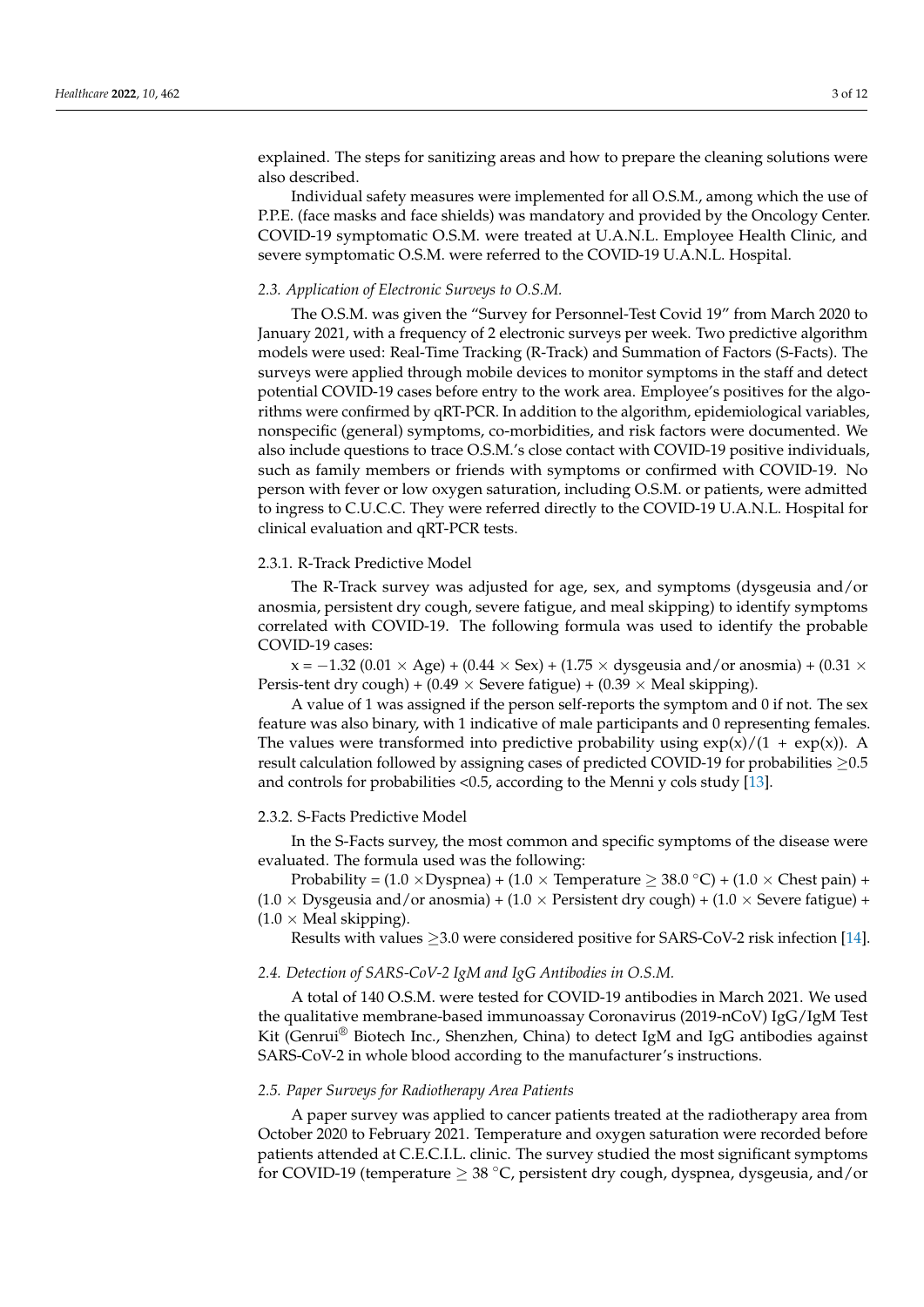anosmia). Nonspecific symptoms such as headache, diarrhea, chest pain, runny nose, arthralgia, myalgia, redness, and itching eyes, were also registered.

Radiotherapy patients had additional screening questions. Further questions included: (1) If they had direct contact with a confirmed COVID-19 positive family member or friend, (2) If they traveled outside the Monterrey metropolitan area in the last 15 days (Supplementary Material 1: Table S1). A value  $\geq$ 7 indicated a high probability of having COVID-19 (positives for the algorithm). Patients were confirmed by qRT-PCR.

Additionally, we designed a unique brochure for oncology patients. All patients and their caregivers who entered the C.U.C.C. for consultation, chemotherapy, radiotherapy, or consultation received the pamphlet. The pamphlet emphasizes the importance of early detection and prevention of COVID-19 infection in oncological patients. It also details the clinical data presented in cancer patients and the high risk of developing severe symptoms (Supplementary Material 2: Figure S1).

#### *2.6. Sample Collection for SARS-CoV-2 qPCR Assay*

The samples were collected following the CDC (Control Disease Center) guidelines [\[15\]](#page-12-14). The detailed information on packing, shipping, and transporting specimens can be found at Interim Laboratory Biosafety Guidelines for Handling and Processing Specimens Associated with Coronavirus Disease 2019 (COVID-19) on the CDC website [\[15\]](#page-12-14).

#### *2.7. RNA Extraction*

After nasopharyngeal sample collection, total RNA was isolated using the QIAamp<sup>®</sup> RNA Viral Mini Kit from QIAGEN (Hilden, Germany) in the QIAcube connect system from QIAGEN according to the manufacturer's instructions. The RNA samples were stored at −80 ◦C until further use.

#### *2.8. qRT-PCR Tests*

We used qRT-PCR assay 2019-nCoV R.N.A. (2019-nCoV) Probe Assay from IDT (Integrated DNA Technologies Inc., Coralville, IA, USA). Two targets from one gene, the nucleocapsid protein (2019-nCoV\_N1 and 2019-nCoV\_N2) and the human gene RNAase, were simultaneously amplified during the real-time RT-PCR assay. These diagnostic conditions follow the CDC recommendations conditions.

#### **3. Results**

#### *3.1. Electronic Surveys and Antibodies Detection in O.S.M.*

O.S.M. were surveyed ( $n = 142$ , men  $n = 58$  and women  $n = 84$ , median age 32 years old, range of 18–67 years old). Two surveys a week yielded a total of 3327 surveys from March 2020 to January 2021. We also studied the presence of the most relevant risk comorbidities for COVID-19 in O.S.M. and patients. We found that 26.8% of employees had co-morbidities ( $n = 38$ , men  $n = 16$ , and women  $n = 22$ ). Obesity was the more frequently observed co-morbidity in men 50% (8/16) and women 36.4% (8/22). Hypertension in 22.7%  $(5/22)$  and asthma in 18.2%  $(4/22)$  were among the most common (Figure [1\)](#page-6-0).

#### 3.1.1. R-Track and S-Facts Algorithm for O.S.M Screening

With the R-Track model, we identified 20 employees with suggestive clinical data of COVID-19 infection, of which 75.0% (15/20) were qRT-PCR positive for SARS-CoV-2.

Using the S-Facts Algorithm, we identified 11 employees with suggestive symptoms of COVID-19, of which 81.8% (9/11) were qRT-PCR positive. False-positive results were obtained with both models. With the R-Track model, five employees presented alerts in the algorithm. Still, they were qRT-PCR negative, and the S-Fact two employees with a warning in the algorithm were qRT-PCR negative.

A total of 12% (17/142) of O.M.S. identified as positive with the algorithms were SARS-CoV-2 qRT-PCR positive. The age range was 18 to 62 years, and 58.8% (10/17) were female. Among positive O.S.M., obesity was observed in 23.5% (4/17). Administrative and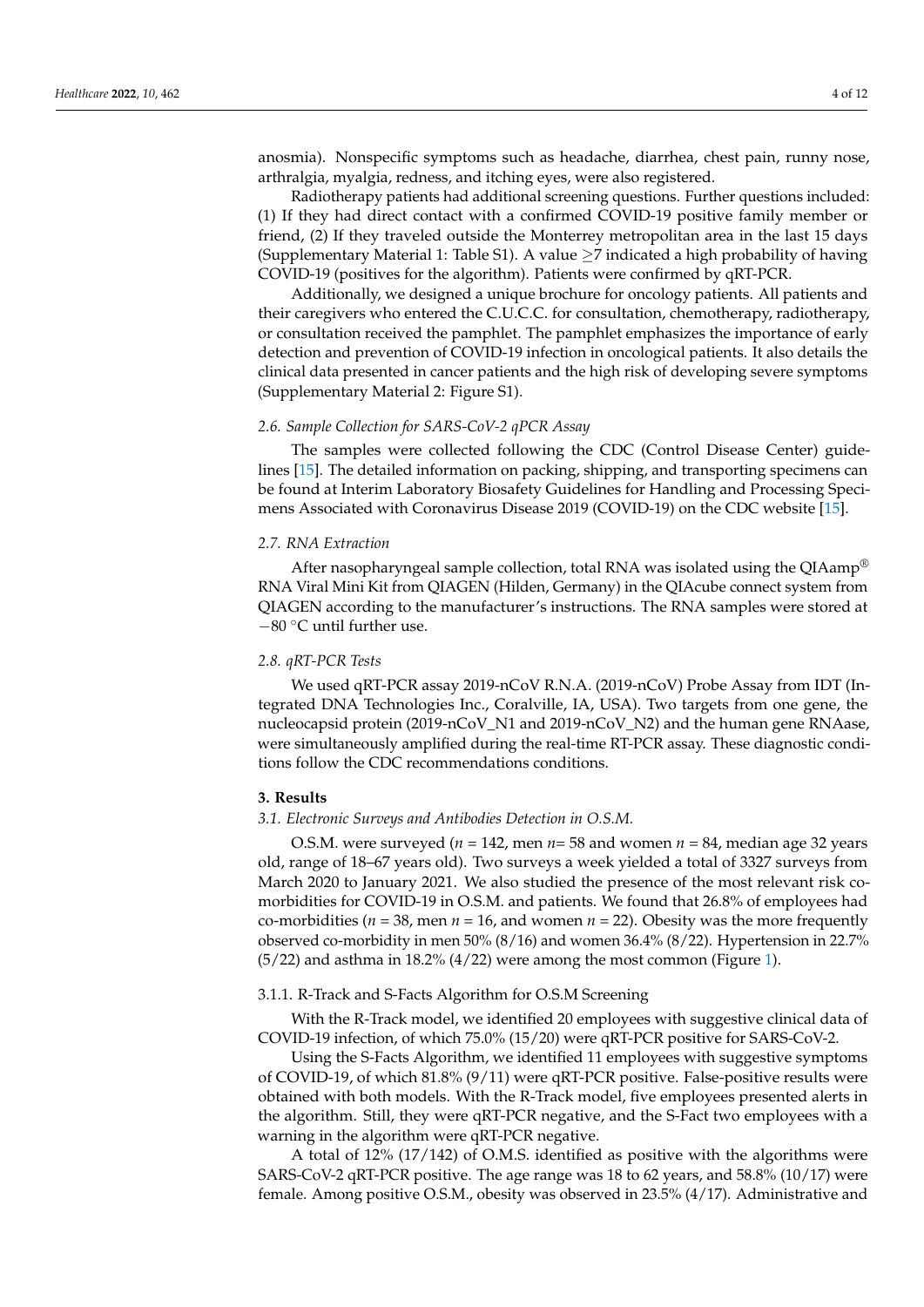nursing staff had the highest incidence of COVID-19 with 35.3% (6/17) per group (Table [1\)](#page-6-1). We found that 64.7% (11/17) of staff with SARS-CoV-2 qRT-PCR positive also documented a high-risk exposure. Close contact with individuals with symptoms or previous COVID-19 infection increased the probability of contracting the disease (Table [1\)](#page-6-1).

<span id="page-6-0"></span>

**Figure 1.** Representation of frequency for the most common co-morbidities present in the O.S.M. (*n*  **Figure 1.** Representation of frequency for the most common co-morbidities present in the O.S.M. (*n* = 38) in an oncology center. This graph shows in percentage (%) the frequency of each different morbidities; men are represented by a solid black bar and women by a solid gray bar. co-morbidities; men are represented by a solid black bar and women by a solid gray bar.

<span id="page-6-1"></span> $3.1.1.4 \text{ F}^{-1}$ ,  $3.1.1 \text{ F}^{-1}$ ,  $3.1.1 \text{ F}^{-1}$ ,  $3.1.0 \text{ F}^{-1}$ **Table 1.** Epidemiological characteristics of 17 O.M.S./qRT-PCR positive for SARS-CoV-2 identified<br>with the algorithma (x = 17) with the algorithms ( $n = 17$ ).

| Characteristics                                           | $n\ (\%)$  |  |
|-----------------------------------------------------------|------------|--|
| Gender                                                    |            |  |
| Male                                                      | 7(41.18)   |  |
| Female                                                    | 10 (58.82) |  |
| Co-morbidities                                            |            |  |
| Obesity                                                   | 4(23.53)   |  |
| Diabetes, Hypertension                                    | 1(5.88)    |  |
| Any                                                       | 12 (70.59) |  |
| CUCC Work area                                            |            |  |
| Nursery                                                   | 6(35.29)   |  |
| Interns/Residents                                         | 1(5.88)    |  |
| Administration                                            | 6(35.29)   |  |
| Radiation therapist                                       | 4(23.53)   |  |
| Symptoms                                                  |            |  |
| Fatigue <sup>*</sup>                                      | 6(35.29)   |  |
| Skipped meals *                                           | 13 (76.47) |  |
| Loss of taste/smell *                                     | 14 (82.35) |  |
| Cough *                                                   | 9(52.94)   |  |
| Fever <sup>*</sup>                                        | 8 (47.06)  |  |
| Shortness of breath *                                     | 4 (23.53)  |  |
| Chest pain                                                | 6(35.29)   |  |
| Diarrhea or vomiting                                      | 5(29.41)   |  |
| Sore throat                                               | 10 (58.82) |  |
| Pink eyes                                                 | 3(17.65)   |  |
| Runny nose                                                | 10 (58.82) |  |
| Muscle or body aches                                      | 12 (70.59) |  |
| Headaches                                                 | 12 (70.59) |  |
| Risk exposure                                             |            |  |
| Exposure with COVID-19 positive patients                  | 11 (64.71) |  |
| Exposure with family/friends with symptoms of<br>COVID-19 | 9 (52.94)  |  |
| Exposure with positive family/friends                     |            |  |
| COVID-19                                                  | 10 (58.82) |  |
| Cymptoms that are directly evaluated with the algorithms. |            |  |

 $\ast$  Symptoms that are directly evaluated with the algorithms.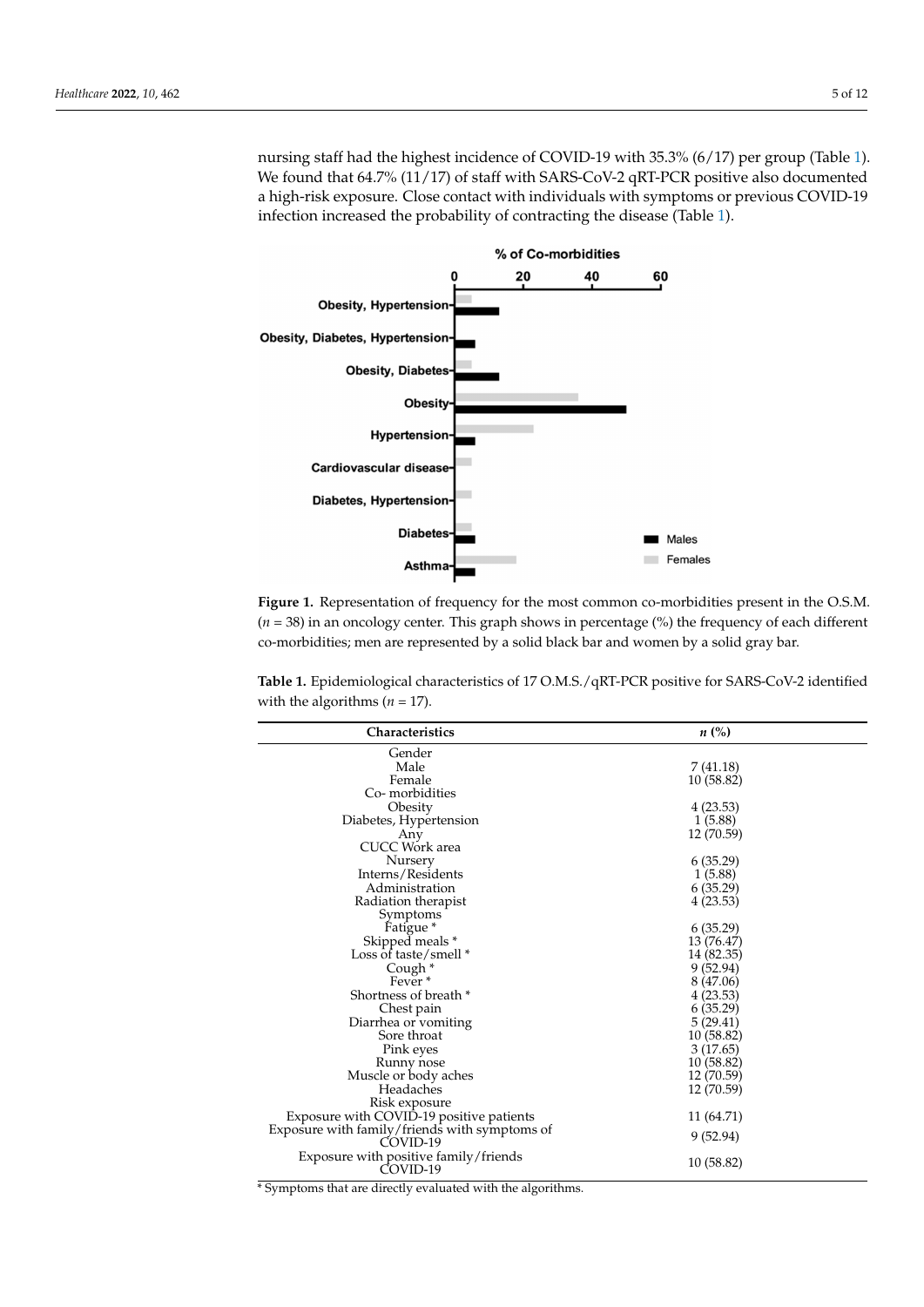We analyzed the main symptoms of the oncology staff with COVID-19. We found that the most common symptoms were skipped meals with 76.5% (13/17) and dysgeusia/anosmia with 82.4% (14/17). Other symptoms included headaches with 70.6% (12/17), muscle or body aches with 70.6% (12/17), runny nose with 58.8% (10/17), and sore throat with 58.8% (10/17) (Table [1\)](#page-6-1).

O.S.M. (*n* = 14) that self-identified suggestive symptoms of COVID-19 directly visited the COVID-19 UANL hospital. All were confirmed the COVID-19 diagnosis with a positive qRT-PCR test. In May 2020, the first oncology staff member was confirmed with COVID-19. The month with the highest incidence of COVID-19 infection was December, where we found seven new confirmed cases in total (cases identified with/without the algorithms). *Healthcare* **2022**, *10*, x 7 of 13 In total, 21.8% (31/142) of O.S.M. were qRT-PCR SARS-CoV-2 positive (Figure [2\)](#page-7-0).

<span id="page-7-0"></span>

**Figure 2.** Representation of COVID-19 diagnosed cases in 2020 in the oncology staff members **Figure 2.** Representation of COVID-19 diagnosed cases in 2020 in the oncology staff members here is graphed shows the number of the number of the number of  $\alpha$  and  $\alpha$ (O.S.M.). This graph shows the number of new cases of COVID-19 per month from March 2020 to January 2021. The employees that were positive with the algorithms (S-Facts and R-Track) are represented by a solid green bar and in a solid orange in bar the self-reported O.S.M. cases (employees with suggestive symptoms for COVID-19 and decide to do PCR test and also respond the algorithms). The blue line represents the total of new COVID-19 cases per month. All the employees with positive algorithm results were confirmed for the SARS-CoV-2  $\rm qRT\text{-PCR}$  test.

3.1.2. Identification of Antibodies in O.S.M.

 $t_{\rm eff}$  (for the working population gave positive positive to the rapid test for antibodies for antibodies for an Antibody detection frequency was estimated in March 2021 on 140 O.S.M. We found that  $44.3\%$  (62/140) of the working population gave positive to the rapid test for antibodies (Table 2). Antibodies against COVID-19 were detected in 7.9% (11/140) of O.S.M. with no had an asymptomatic COVID-19 infection (Table [2\)](#page-7-1). previous infection or vaccine against COVID-19. Therefore, a modest fraction of O.S.M.

| <b>Antibody Test</b> | <b>Oncology Staff</b><br>$n = 140$ (%) | Vaccinated | <b>With Previous</b><br>Infection | Vaccinated +<br><b>Previous Infection</b> | Non Vaccinated<br>without Previous<br>Infection |
|----------------------|----------------------------------------|------------|-----------------------------------|-------------------------------------------|-------------------------------------------------|
| Positive             | 62(45%)                                | 20         | 17                                | 14                                        |                                                 |
| Negative             | 78 (57%)                               | 5          | 16                                |                                           | 57                                              |

<span id="page-7-1"></span>**Table 2.** Results of the rapid antibody test in the O.S.M. ( $n = 140$ ).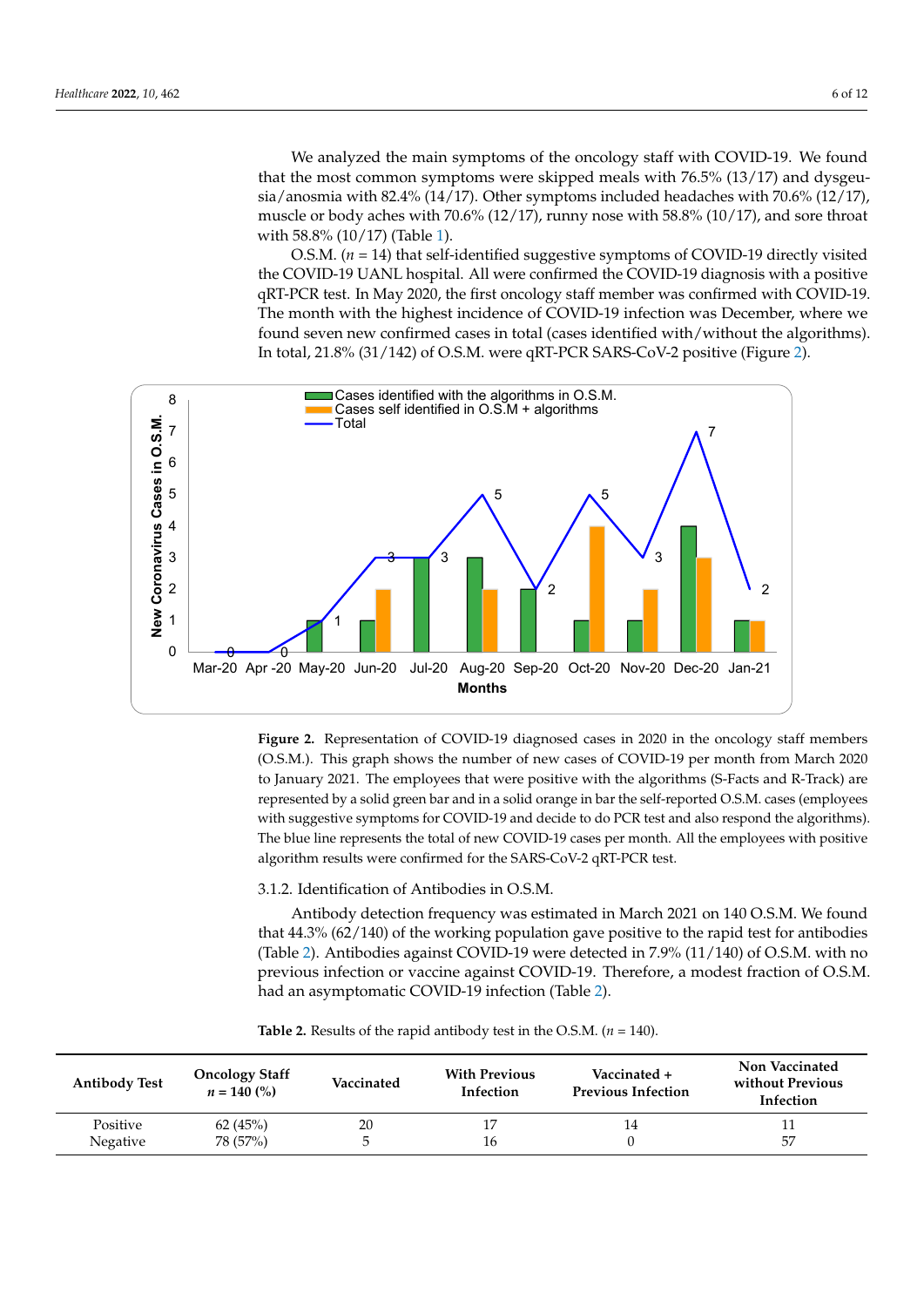Of the 62 employees who raised antibodies against COVID-19, 62.9% (39/62) generated IgG-type memory antibodies), 28.2% (11/39) had antibodies against COVID-19 after a previous infection, and a COVID-19 vaccine, 25.6% (15/39) had antibodies against COVID-19 after a COVID-19 vaccine without previous infection. We observed that 8.1% (5/62) of O.S.M. had recent infection antibodies (IgM) (Figure [3\)](#page-8-0).

<span id="page-8-0"></span>

CoV-2 in the O.S.M. of the cancer center. The big green box represents staff members that do not present antibodies for COVID-19 (55.71%), and the big red box represents staff members that present COVID-19 antibodies (44.29%), which were divided into those that showed antibodies type IgM  $\frac{(9.278)}{16.6000}$  and  $\frac{(4.298)}{16.400000}$  and the those that showed antibodies that showed antibodies that showed antibodies that showed antibodies the those type that showed antibodies the those type that showed an IgM (8.07%), IgG (62.9%) or both (29.03%). The medical personnel (whether they were positive or (8.07%), IgG (62.9%) or both (29.03%). The medical personnel (whether they were positive or negative for COVID-19 antibodies) were in turn divided into personnel who received the vaccine or had a previous infection. **Figure 3.** The following representation shows the prevalence of IgM and IgG antibodies for SARS-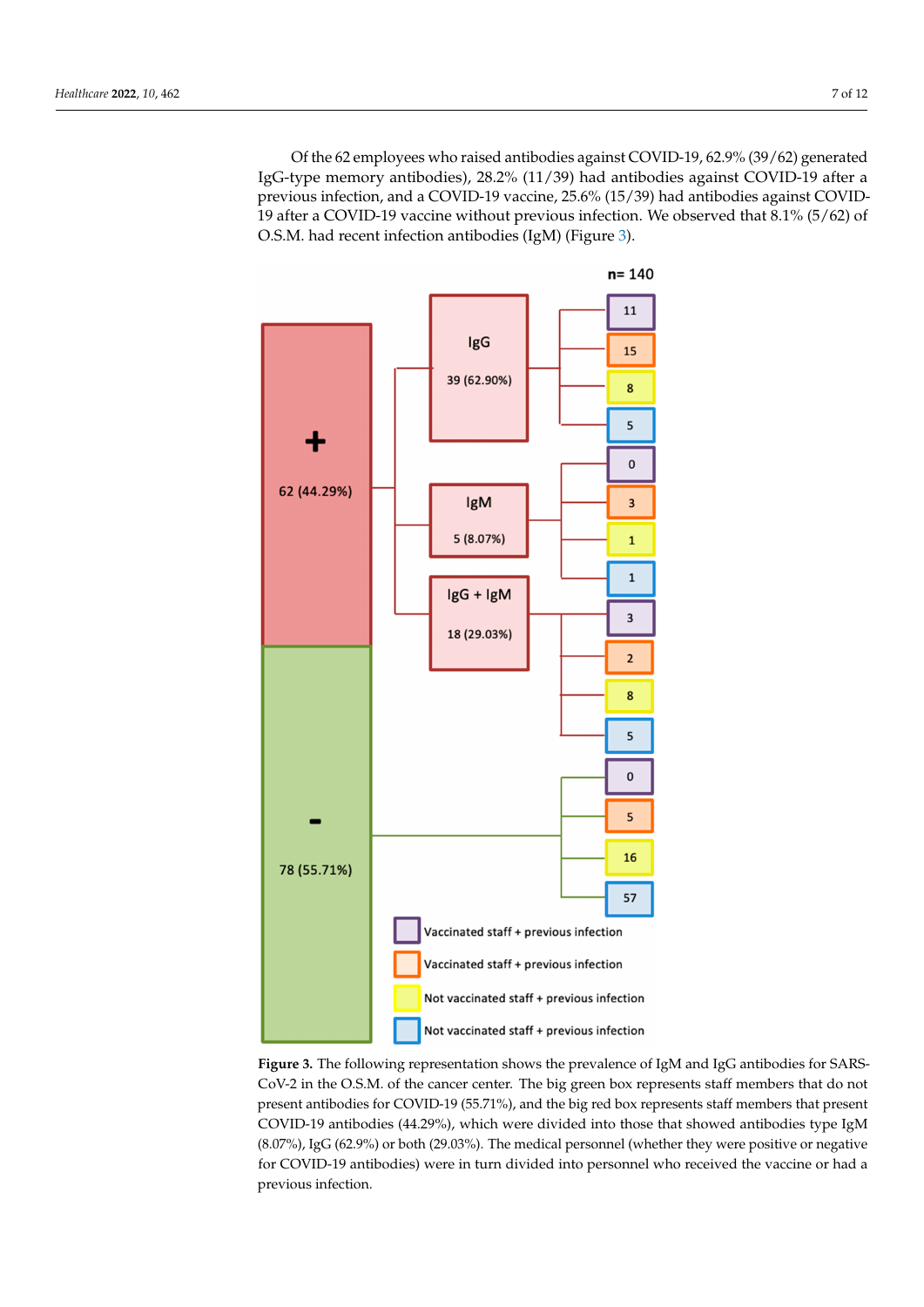We validated the questionnaire in this O.S.M. population. A total of 91% (10/11) had an asymptomatic COVID-19 infection, 9% (1/11) had minor symptoms (chest pain and dyspnea) that were overlooked by the affected O.S.M. (Table [2\)](#page-7-1), and 27.2% (3/11) reported being previously in contact with positive COVID-19 patients.

#### *3.2. Application of Paper Surveys for Patients in the Radiotherapy Area*

A total of 4,196 surveys answered by 369 patients were obtained from October 2020 to February 2021. We observed that the average oxygen saturation upon entering the facilities was 96%, and the average temperature was 36.8 °C. We were able to identify five (1.4%) patients with a maximum value of the cut-off point of the S-Facts patient survey, which indicates a high probability of presenting the disease. All five patients underwent a SARS-CoV-2 qRT-PCR confirmation study, and all were positive.

#### **4. Discussion**

We tested epidemiological algorithms (R-Track and S-Fact) in the field as a paper and electronic survey to identify patients and staff in the radiotherapy area, respectively. We concluded that the sensitivity of the R-Track was 75%, whereas S-Fact was 81.82%. The difference between the model's surveys efficiency is likely due to COVID-19 symptoms adjusted for age and weight in the R-Track model. The sensitivity of R-Track and S-Fact was slightly higher than Menni et al.'s model, with a sensitivity of 66% and a specificity of 83% [\[13\]](#page-12-12). However, the actual specificity of R-Track and S-Fact could not be calculated because the confirmatory test (qRT-PCR) was not performed on all 140 oncology staff members without symptoms.

Another measure that was implemented was the restriction to enter the oncology center for those accompanying cancer patients. To date, only one companion is allowed to enter, only if necessary, according to the patient's conditions.

Data from ASCO (American Society of Clinical Oncology) supports a higher prevalence of COVID-19 in oncologic patients and a higher risk of death. Especially in leukemia patients and thyroid cancer (odd risk ratio OR of 12.6 and 3.10 respectively). According to ASCO data, the rest of the cancers reported an increased range of odds risk ratio of COVID-19 prevalence (OR of 4.70 to 8.54) and an increased odds risk ratio of death (OR 1.66–3.16) [\[16–](#page-12-15)[18\]](#page-12-10). Due to the high risk that cancer patients represent, it is of great importance to implement prevention measures. The proposed algorithms represent a low-cost early detection tool.

New SARS-CoV19 variants are reported worldwide. Some of these mutations could have an impact on the immunological response and, in consequence, on the patient's symptoms. These mutations also can change virulence and the pathogenicity of the virus. For instance, changes in symptomatology could require modifications in the algorithms and prevent programs from ensuring that new cases are identified. Furthermore, changes in the disease duration could require changes in the isolation periods will be required. That is why it is important for the constant evaluation and remodeling of the proposed algorithm [\[19\]](#page-12-11).

At the time of writing this article, we compared the prevention actions that we implement in our cancer center and others that have been implemented in cancer centers in the USA (United States of America). Our prevention measures are very similar to those implemented in other centers in developed countries, such as the MD Anderson Cancer Center (MDA) [\[20\]](#page-12-16), the Memorial Sloan Kettering Cancer Center (MSK) [\[18\]](#page-12-10), and the Dana-Farber Cancer Center (DF) [\[21\]](#page-12-17). Among some of the world's top-ranked oncology centers (MDA, MSK, and DF), in addition to the international prevention guidelines, each one has a specific COVID-19 prevention program displayed on their respective website [\[16](#page-12-15)[,22\]](#page-12-18).

Due to the training that was carried out on 100% of the oncology staff, a total of 14 employees who went on vacation and/or self-reported having COVID-19 symptoms were not allowed to enter the center. These O.S.M. assisted a COVID hospital, where the PCR-SARS-CoV-2 test was carried out. The period of disability was of two weeks before return to work activities. We think that the self-reported by the O.S.M. is attributed to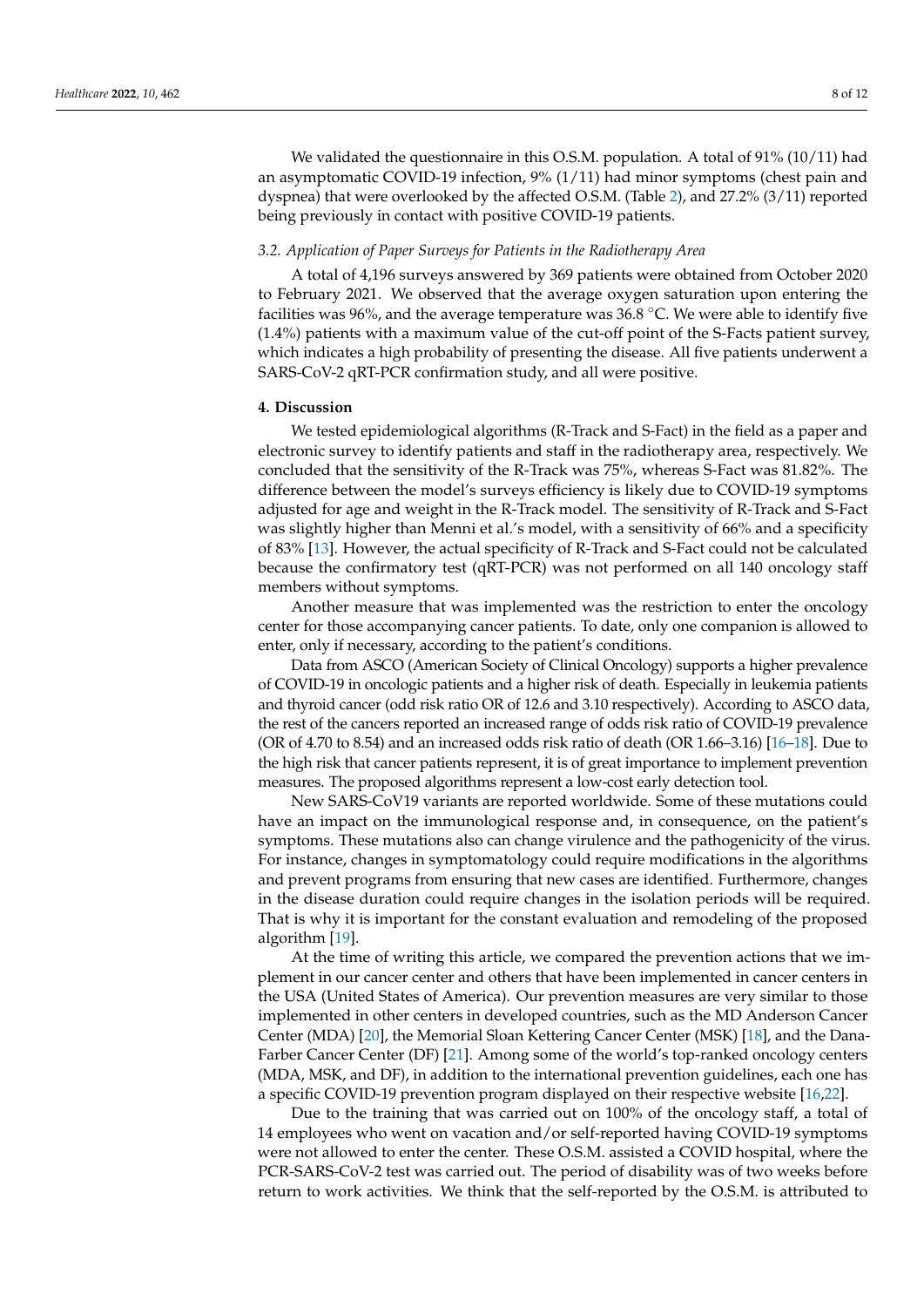the training received, with which we provide them the necessary tools for the correct identification of suggestive symptoms of COVID-19. This helped us to maintain a low incidence of infection and thus provide a safe work environment for both employees and patients. No outbreaks were recorded at the C.U.C.C. from March 2020 to January 2021, indicating that the use of electronic surveys, P.P.E., early detection, and preventive training effectively avoided infection outbreaks in our cancer center [\[23\]](#page-12-19). Additionally, O.S.M. increased their sense of safety, even in the worst part of the pandemic, because of the intense campaign of symptoms information and self-protection, reinforcing the strict use of the P.P.E. and molecular testing after any suspicious symptoms.

In our study, we observed that dysgeusia/anosmia (82.4%) and meals skipping (76.5%) are the main algorithm symptoms in COVID-19 positive employees, which corresponds to the reported literature [\[13,](#page-12-12)[24\]](#page-12-20). Other studies found that fatigue and gastrointestinal manifestations are signs of severe COVID-19 infection [\[25](#page-12-21)[,26\]](#page-12-22). We agree that the symptoms presented during the disease correspond to symptoms of good prognosis, and the symptom of diarrhea/vomiting and fatigue was presented in six (35.3%) and five (29.4%) individuals, respectively [\[27\]](#page-13-0). None of the employees required hospitalization, for which we conclude that these symptoms are of a good prognosis. However, to confirm this conclusion, a study with a higher number of patients would be required.

Applying a paper survey for all patients admitted to the facilities avoided an outbreak within the radiotherapy area. This approach helped us maintain the patients' integrity due to the high likelihood of COVID-19 complications in cancer patients [\[25\]](#page-12-21).

Only 1.3% of the radiotherapy patients presented an alert of possible infection, which indicates a low probability of contracting the disease when receiving cancer treatment within the facilities. We think that using the COVID-19 information pamphlet in cancer patients was of great help for patients to opportune prevent infection [\[28\]](#page-13-1).

In this study, we detect SARS-CoV-2 IgM and IgG seroprevalence in 44.3% (*n* = 62) of O.S.M. In contrast, Fuereder et al. 2020 reported only 3.2% of seroprevalence in oncology healthcare professionals (from a population of 62 subjects) [\[29\]](#page-13-2). Mahto et al. 2021 [\[30\]](#page-13-3) described 13% of the medical staff with IgG antibodies. The lowest seroprevalence reported was 1.8% in staff members at a French cancer center (from a total of 663) [\[31\]](#page-13-4). Published series from Europe in the first wave of the pandemic reported 5–10% of COVID-19 seroprevalence rates [\[31,](#page-13-4)[32\]](#page-13-5).

From the 11 asymptomatic O.S.M., three reported close contact with family, friends, or patients with symptoms or confirmed COVID-19 infection, and of the remaining nine, the reason for a possible infection is unknown. The incidence of asymptomatic cases reported in different studies varies widely between 1.6% and >50%, depending on the general testing rates and the methodology employed. There is consensus that asymptomatic patients can spread the disease [\[29,](#page-13-2)[30,](#page-13-3)[32,](#page-13-5)[33\]](#page-13-6). Additionally, it was demonstrated that asymptomatic individuals exhibited a weaker immune response and had lower levels of neutralizing IgG antibodies [\[34\]](#page-13-7). Asymptomatic patients presenting low levels of antibodies might be more likely to become seronegative [\[35\]](#page-13-8). Based on these results, we recommend prolonging public health interventions, including social distancing, hygiene, isolation of high-risk groups, and widespread testing.

Within the limitations of the study, it is important to mention that we have limited PCR tests, so we could not perform the PCR on the subjects who were negative for the algorithm. We could not detect if there were asymptomatic subjects, and we did not were able to calculate de specificity of the algorithm. Added to this, we consider that it is necessary to increase the sample size. Moreover, the algorithm does not consider the symptoms associated with the new variants, the immunity acquired through vaccination, reinfections, etc. Therefore, it is necessary to adapt the algorithm considering all these factors.

The mobile market in the developing world is considered to be the most rapidly growing sector [\[36\]](#page-13-9). As a perspective, mobile applications and new algorithms will be necessary as new diseases emerge and genome viruses evolve. Our study represents an effective and accessible way to solve many issues in the healthcare sector of the developing world, such as monitoring epidemic diseases as COVID-19. By undertaking these kinds of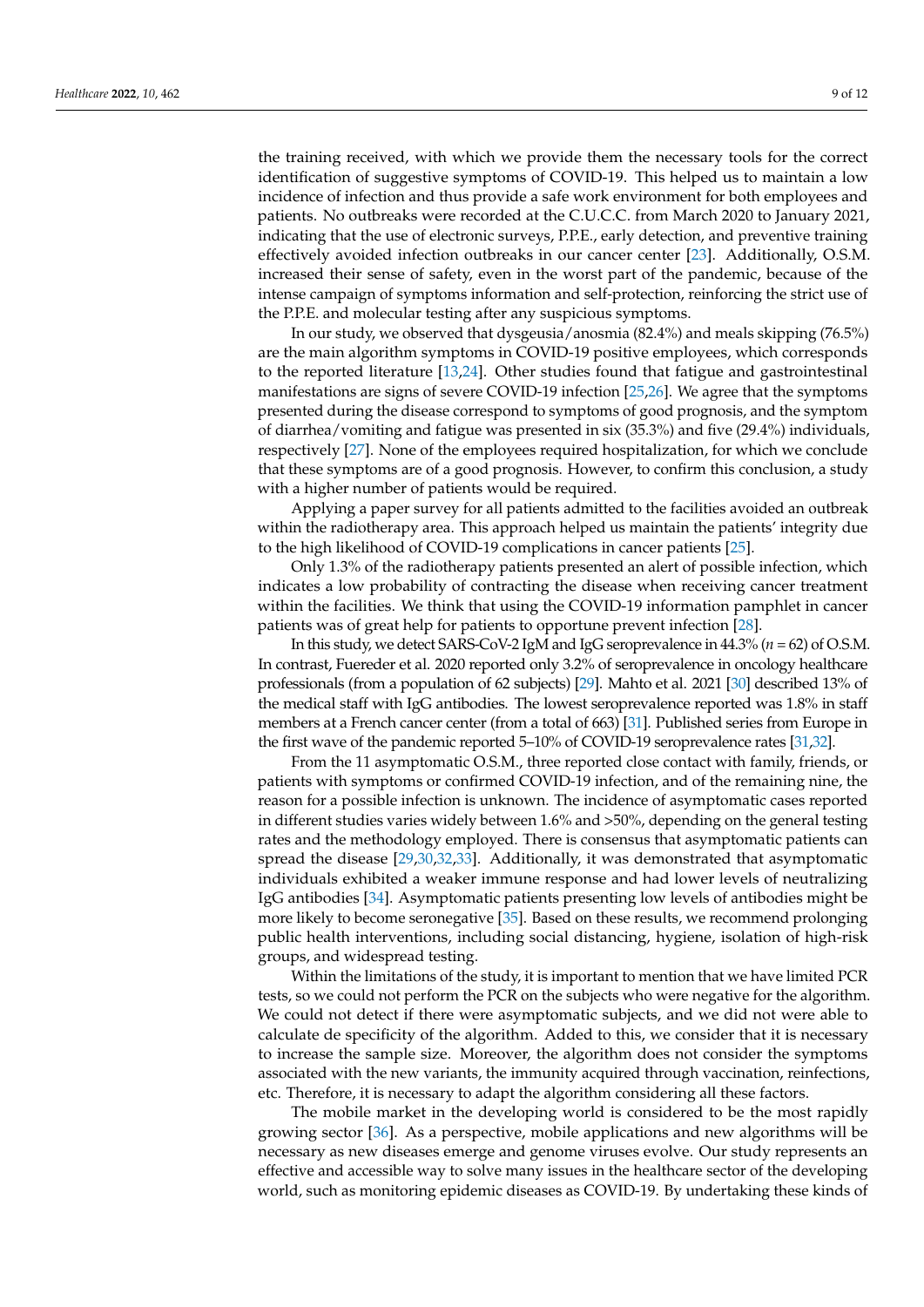health tools, the progress of these diseases can be delayed or stopped, the financial cost of the diseases can be reduced, and the quality of patient life can be improved. Although several countries in developing countries, such as Mexico, have limited resources (for tests and vaccines). These countries can employ these tools to improve the quality of healthcare services.

#### **5. Conclusions**

The use of epidemiological algorithms, as paper and electronic survey tools, in oncology staff and patients provided a low-cost, safe, and practical way to detect COVID-19 to act early on isolation and medical treatment. In this way, we reduced outbreaks in the oncology cancer center. These algorithms applied to oncologic patients are of exceptional value when early detection, prevention and early intervention, and susceptible patients' outcomes. The proposed algorithms could prove to become a suitable detection tool in countries where qPCR tests and vaccines are insufficient or not available for all the population.

#### **6. Patents**

Nothing to declare.

**Supplementary Materials:** The following Supplementary Material was included in [https://www.](https://www.mdpi.com/article/10.3390/healthcare10030462/s1) [mdpi.com/article/10.3390/healthcare10030462/s1;](https://www.mdpi.com/article/10.3390/healthcare10030462/s1) Table S1: Questionary survey for Radiotherapy area patients; Figure S1: Brochure with information on the covid-19 for cancer patients at the center (this file is in Spanish).

**Author Contributions:** Conceptualization, M.G.-E., D.C.P.-I. and M.L.G.-R.; methodology, M.G.-E., D.C.P.-I., V.N.O.-M., H.F.R.-G., P.R.-N., R.P.-R. and M.L.G.-R.; software, M.G.-E., D.C.P.-I. and M.L.G.-R.; validation, M.G.-E., D.C.P.-I. and M.L.G.-R.; formal analysis, F.A.-N., M.G.-E., D.C.P.-I., V.N.O.-M. and M.L.G.-R.; investigation, M.G.-E., D.C.P.-I., V.N.O.-M., C.H.B.-F., G.A.R.-C. and M.L.G.-R.; resources, O.V.-G. and J.F.G.-G.; data curation, M.G.-E., D.C.P.-I., V.N.O.-M. and M.L.G.-R.; writing—original draft preparation, M.G.-E., D.C.P.-I., V.N.O.-M., C.H.B.-F., G.A.R.-C. and M.L.G.-R.; writing—review and editing, M.G.-E., D.C.P.-I., F.A.-N., G.A.R.-C. and M.L.G.-R.; visualization, M.G.-E., D.C.P.-I., V.N.O.-M. and M.L.G.-R.; supervision, M.G.-E., D.C.P.-I., and M.L.G.-R.; project administration, M.G.-E., D.C.P.-I. and M.L.G.-R.; funding acquisition, O.V.-G. and J.F.G.-G. All authors have read and agreed to the published version of the manuscript.

**Funding:** This research received no external funding. This project was carried out with resources from the CUCC.

**Institutional Review Board Statement:** The study was conducted according to the guidelines of the Declaration of Helsinki and approved by the Institutional Review Board of the Hospital Universitario Dr. José Eleuterio González from de Autonomous University of Nuevo León (protocol code ON21- 00012 and date of approval 18 May 2021).

**Informed Consent Statement:** Patient consent was waived due that this research involves no more than minimal risk to subjects.

**Data Availability Statement:** Does not apply.

**Acknowledgments:** The authors want to thank all the patients and medical staff who participated in this study and also the Oncology Department that gave us the resources to carry out this work.

**Conflicts of Interest:** The authors do not have any current potential personal, political, or financial interest in the material, information, or techniques described in this paper.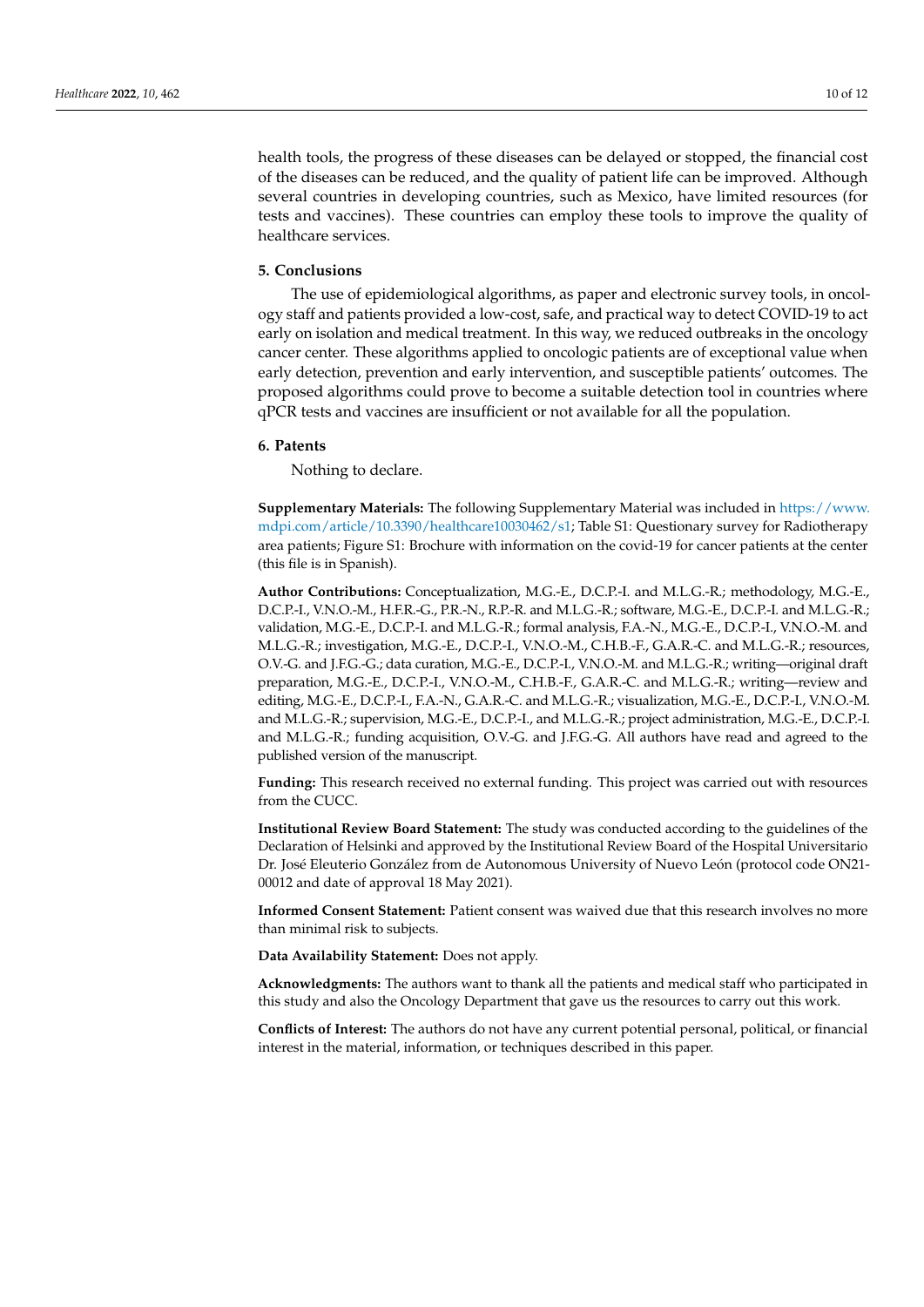#### **References**

- <span id="page-12-0"></span>1. WHO. WHO Timeline—COVID-19. Available online: <https://www.who.int/news/item/27-04-2020-who-timeline---covid-19> (accessed on 21 April 2021).
- <span id="page-12-1"></span>2. Liang, W.; Guan, W.; Chen, R.; Wang, W.; Li, J.; Xu, K.; Li, C.; Ai, Q.; Lu, W.; Liang, H.; et al. Cancer patients in SARS-CoV-2 infection: A nationwide analysis in China. *Lancet Oncol.* **2020**, *21*, 335–337. [\[CrossRef\]](http://doi.org/10.1016/S1470-2045(20)30096-6)
- <span id="page-12-2"></span>3. Zhang, L.; Zhu, F.; Xie, L.; Wang, C.; Wang, J.; Chen, R.; Jia, P.; Guan, H.Q.; Peng, L.; Chen, Y.; et al. Clinical characteristics of COVID-19-infected cancer patients: A retrospective case study in three hospitals within Wuhan, China. *Ann. Oncol.* **2020**, *31*, 894–901. [\[CrossRef\]](http://doi.org/10.1016/j.annonc.2020.03.296)
- <span id="page-12-3"></span>4. Han, H.J.; Nwagwu, C.; Anyim, O.; Ekweremadu, C.; Kim, S. COVID-19 and cancer: From basic mechanisms to vaccine development using nanotechnology. *Int. Immunopharmacol.* **2020**, *90*, 107247. [\[CrossRef\]](http://doi.org/10.1016/j.intimp.2020.107247)
- <span id="page-12-4"></span>5. Li, X.; Geng, M.; Peng, Y.; Meng, L.; Lu, S. Molecular immune pathogenesis and diagnosis of COVID-19. *J. Pharm. Anal.* **2020**, *10*, 102–108. [\[CrossRef\]](http://doi.org/10.1016/j.jpha.2020.03.001) [\[PubMed\]](http://www.ncbi.nlm.nih.gov/pubmed/32282863)
- <span id="page-12-5"></span>6. Dong, E.; Du, H.; Gardner, L. An interactive web-based dashboard to track COVID-19 in real time. *Lancet Infect. Dis.* **2020**, *20*, 533–534. [\[CrossRef\]](http://doi.org/10.1016/S1473-3099(20)30120-1)
- <span id="page-12-6"></span>7. Campos Nonato, I.; Cuevas Nasu, L.; González Castell, L.D.; Hernández Barrera, L.; Shamah Levy, T.; González de Cosío, T. Epidemiología de la obesidad y sus principales comorbilidades en México. In *La Obesidad en México*, Primera edición ed.; Dommarco, J.Á.R., Ed.; Instituto Nacional de Salud Pública: Cuernavaca, Mexico, 2018; p. 9.
- <span id="page-12-7"></span>8. Cui, M.; Wu, X.; Mao, J.; Wang, X.; Nie, M. T2DM Self-Management via Smartphone Applications: A Systematic Review and Meta-Analysis. *PLoS ONE* **2016**, *11*, e0166718. [\[CrossRef\]](http://doi.org/10.1371/journal.pone.0166718)
- 9. Formagini, T.D.B.; Ervilha, R.R.; Machado, N.M.; De Andrade, B.A.B.B.; Gomide, H.P.; Ronzani, T.M. A review of smartphone apps for smoking cessation available in Portuguese. *Cad. Saude Publica* **2017**, *33*, e00178215. [\[CrossRef\]](http://doi.org/10.1590/0102-311x00178215) [\[PubMed\]](http://www.ncbi.nlm.nih.gov/pubmed/28300972)
- 10. Garg, S.; Williams, N.L.; Ip, A.; Dicker, A.P. Clinical Integration of Digital Solutions in Health Care: An Overview of the Current Landscape of Digital Technologies in Cancer Care. *JCO Clin. Cancer Inform.* **2018**, *2*, 1–9. [\[CrossRef\]](http://doi.org/10.1200/CCI.17.00159) [\[PubMed\]](http://www.ncbi.nlm.nih.gov/pubmed/30652580)
- <span id="page-12-8"></span>11. Logishetty, K. Adopting and sustaining a Virtual Fracture Clinic model in the District Hospital setting—A quality improvement approach. *BMJ Qual. Improv. Rep.* **2017**, *6*, u220211–w7861. [\[CrossRef\]](http://doi.org/10.1136/bmjquality.u220211.w7861)
- <span id="page-12-9"></span>12. Menni, C.; Valdes, A.M.; Freidin, M.B.; Sudre, C.H.; Nguyen, L.H.; Drew, D.A.; Ganesh, S.; Varsavsky, T.; Cardoso, M.J.; El-Sayed Moustafa, J.S.; et al. Real-time tracking of self-reported symptoms to predict potential COVID-19. *Nat. Med.* **2020**, *26*, 1037–1040. [\[CrossRef\]](http://doi.org/10.1038/s41591-020-0916-2)
- <span id="page-12-12"></span>13. Alimohamadi, Y.; Sepandi, M.; Taghdir, M.; Hosamirudsari, H. Determine the most common clinical symptoms in COVID-19 patients: A systematic review and meta-analysis. *J. Prev. Med. Hyg.* **2020**, *61*, E304–E312. [\[PubMed\]](http://www.ncbi.nlm.nih.gov/pubmed/33150219)
- <span id="page-12-13"></span>14. CDC. Centers for Disease Control and Prevention (CDC). Real-TIme RT-PCR Diagnostic Panel. Available online: [https://www.](https://www.fda.gov/media/134922/download) [fda.gov/media/134922/download](https://www.fda.gov/media/134922/download) (accessed on 21 April 2021).
- <span id="page-12-14"></span>15. ESMO. European Society of Medical Oncology. Cancer Patiet Manangement during the COVID-19 Pandemic. Available online: <https://www.esmo.org/guidelines/cancer-patient-management-during-the-covid-19-pandemic> (accessed on 16 April 2021).
- <span id="page-12-15"></span>16. ASCO. General Information about COVID-19 & Cancer. Available online: [https://www.asco.org/asco-coronavirus-resources/](https://www.asco.org/asco-coronavirus-resources/care-individuals-cancer-during-covid-19/general-information-about-covid-19) [care-individuals-cancer-during-covid-19/general-information-about-covid-19](https://www.asco.org/asco-coronavirus-resources/care-individuals-cancer-during-covid-19/general-information-about-covid-19) (accessed on 16 April 2021).
- 17. Memorial Sloan Kettering Cancer Center. Available online: [https://www.mskcc.org/search?msk\\_promote\[query\]=covid](https://www.mskcc.org/search?msk_promote[query]=covid) (accessed on 1 March 2021).
- <span id="page-12-10"></span>18. Graham, M.S.; Sudre, C.H.; May, A.; Antonelli, M.; Murray, B.; Varsavsky, T.; Kläser, K.; Canas, L.S.; Molteni, E.; Modat, M.; et al. Changes in symptomatology, reinfection, and transmissibility associated with the SARS-CoV-2 variant B.1.1.7: An ecological study. *Lancet Public Health* **2021**, *6*, e335–e345. [\[CrossRef\]](http://doi.org/10.1016/S2468-2667(21)00055-4)
- <span id="page-12-11"></span>19. Montes, J. Covid-19 Takes Outsize Toll on Mexican Health Workers. Available online: [https://www.wsj.com/livecoverage/](https://www.wsj.com/livecoverage/covid-2021-01-08/card/vzTb2JoN4tpreIdBu5Kh) [covid-2021-01-08/card/vzTb2JoN4tpreIdBu5Kh](https://www.wsj.com/livecoverage/covid-2021-01-08/card/vzTb2JoN4tpreIdBu5Kh) (accessed on 16 April 2021).
- <span id="page-12-16"></span>20. MD Anderson Center/COVID Prevention. Available online: [https://www.mdanderson.org/patients-family/search-results.](https://www.mdanderson.org/patients-family/search-results.html?q=covid%20prevention#) [html?q=covid%20prevention#](https://www.mdanderson.org/patients-family/search-results.html?q=covid%20prevention#) (accessed on 1 March 2021).
- <span id="page-12-17"></span>21. Dana-Farber Cancer Institute. Available online: <https://www.dana-farber.org> (accessed on 21 April 2021).
- <span id="page-12-18"></span>22. Motlagh, A.; Yamrali, M.; Azghandi, S.; Azadeh, P.; Vaezi, M.; Ashrafi, F.; Zendehdel, K.; Mirzaei, H.; Basi, A.; Rakhsha, A.; et al. COVID19 Prevention & Care; A Cancer Specific Guideline. *Arch. Iran. Med.* **2020**, *23*, 255–264. [\[CrossRef\]](http://doi.org/10.34172/aim.2020.07)
- <span id="page-12-19"></span>23. Bastiani, L.; Fortunato, L.; Pieroni, S.; Bianchi, F.; Adorni, F.; Prinelli, F.; Giacomelli, A.; Pagani, G.; Maggi, S.; Trevisan, C.; et al. Rapid COVID-19 Screening Based on Self-Reported Symptoms: Psychometric Assessment and Validation of the EPICOVID19 Short Diagnostic Scale. *J. Med. Internet Res.* **2021**, *23*, e23897. [\[CrossRef\]](http://doi.org/10.2196/23897) [\[PubMed\]](http://www.ncbi.nlm.nih.gov/pubmed/33320825)
- <span id="page-12-20"></span>24. Cherry, G.; Rocke, J.; Chu, M.; Liu, J.; Lechner, M.; Lund, V.J.; Kumar, B.N. Loss of smell and taste: A new marker of COVID-19? Tracking reduced sense of smell during the coronavirus pandemic using search trends. *Expert Rev. Anti-Infect. Ther.* **2020**, *18*, 1165–1170. [\[CrossRef\]](http://doi.org/10.1080/14787210.2020.1792289)
- <span id="page-12-21"></span>25. Lee, L.Y.W.; Cazier, J.-B.; Starkey, T.; Briggs, S.E.W.; Arnold, R.; Bisht, V.; Booth, S.; Campton, N.A.; Cheng, V.W.T.; Collins, G.; et al. COVID-19 prevalence and mortality in patients with cancer and the effect of primary tumour subtype and patient demographics: A prospective cohort study. *Lancet Oncol.* **2020**, *21*, 1309–1316. [\[CrossRef\]](http://doi.org/10.1016/S1470-2045(20)30442-3)
- <span id="page-12-22"></span>26. Henry, B.M.; Oliveira, M.H.; Benoit, J.; Lippi, G. Gastrointestinal symptoms associated with severity of coronavirus disease 2019 (COVID-19): A pooled analysis. *Intern. Emerg. Med.* **2020**, *15*, 857–859. [\[CrossRef\]](http://doi.org/10.1007/s11739-020-02329-9)